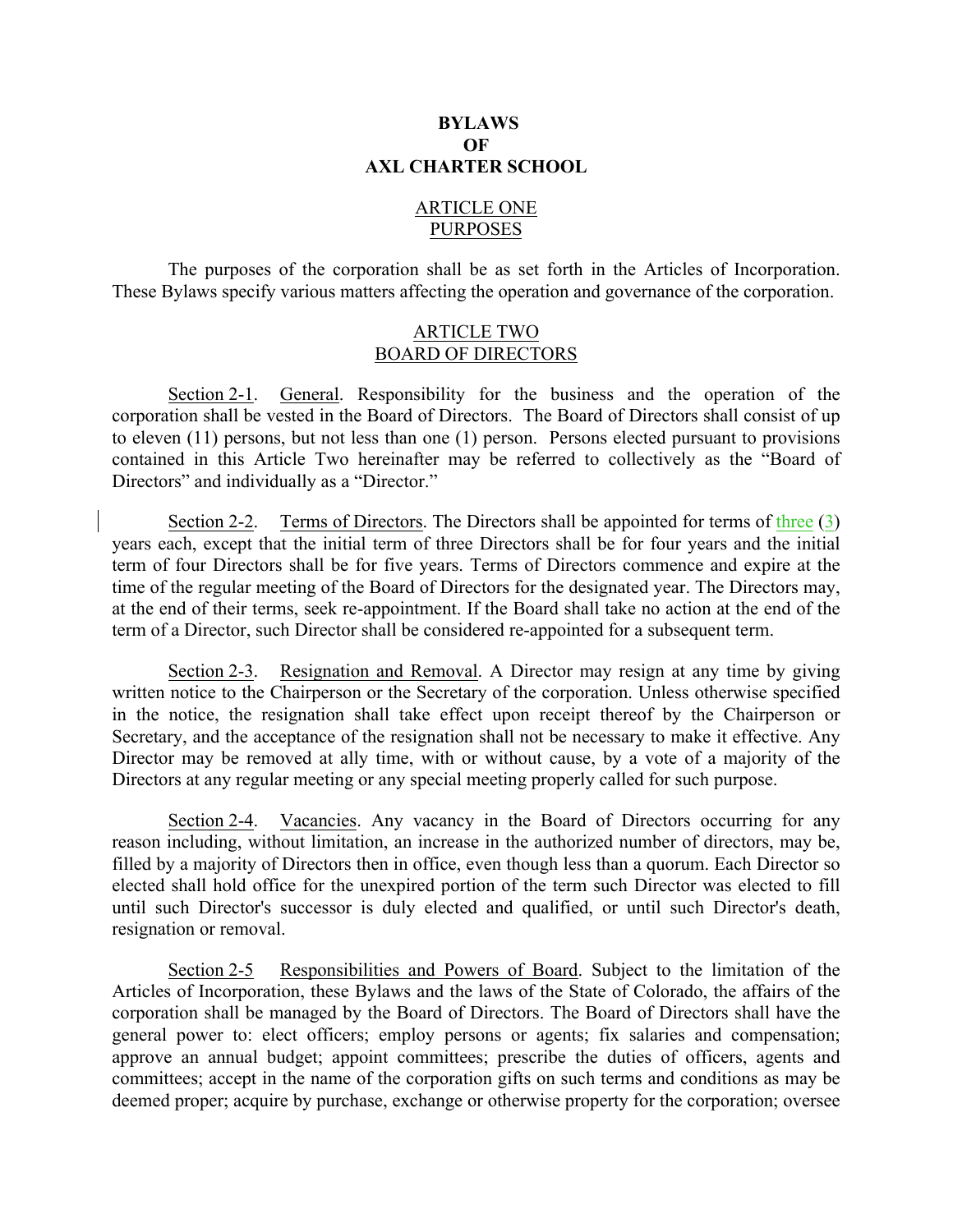the corporation funds; and to do all other acts and things necessary or expedient in connection with the affairs of the corporation.

# Section 2-6. Meetings of the Directors.

2-6-1. Regular Meeting. Regular meetings of the Board of Directors shall be held at such times as determined by resolution of the Board of Directors, at a place and time which shall be set by the Board of Directors from time to time. The regular meetings of the Board of Directors shall be for the purpose of the transaction of such business as may come before the meeting. The first regular meeting after September 1 of each year shall be the annual meeting of the Board of directors. All meetings shall have notice posted as required by the Colorado Open Meetings Act, C.R.S. § 24-6-402. All meetings shall be conducted in conformity with the requirements of the Colorado Open Meetings Act.

2-6-2. Special Meeting. Special meetings of the Board of Directors shall be held upon notice to the Directors and may be called by the Chairperson of the Board of Directors upon proper public notice under the Colorado Open Meetings Act and two (2) days notice to each Director either personally or by first class mail, telephone, fax, electronic transmission or overnight delivery service, except as provided by the provisions of this Article. Special meetings may be called by any two (2) members of the Board of Directors in a like manner. Notice of a meeting need not be given to any Director who submits a waiver of notice, whether before or after the meeting, or who attends the meeting without objecting at the beginning of the meeting to the holding of the meeting or the transacting of business at the meeting,

Section 2- 7. Quorum. A quorum for any meeting of the Board of Directors shall consist of a majority of the Board of Directors in office immediately prior to such meeting.

Section 2-8. Action of the Board of Directors. Unless otherwise required by law, the Bylaws or the Articles of Incorporation of the corporation, the vote of a majority of a quorum of the Directors, or such greater or lesser number as is required or permitted by any provision of law or these bylaws, shall be the act of the Board of Directors. Each Director present, in person or electronically shall have one vote. In the event of a conflicting interest transaction, as that term is defined in C.R.S. § 7-128-501, interested directors may be counted for purposes of determining a quorum and action may be taken by vote of a majority of the disinterested directors, if a quorum is present.

Section 2-9. Chairperson. At all meetings of the Board of Directors, the Chairperson, who shall be appointed by the Board of Directors at each annual meeting, shall preside. In the absence of a Chairperson, the Director so designated by the Chairperson shall preside.

Section 2-10. Compensation. No compensation shall be paid to Directors, as such, for their services, but by resolution of the Board of Directors, payment or reimbursement of expenses for actual attendance at each regular or special meeting of the Board of Directors may be authorized. Nothing herein contained shall be construed to preclude any Director from serving the corporation in any other capacity and receiving compensation therefore.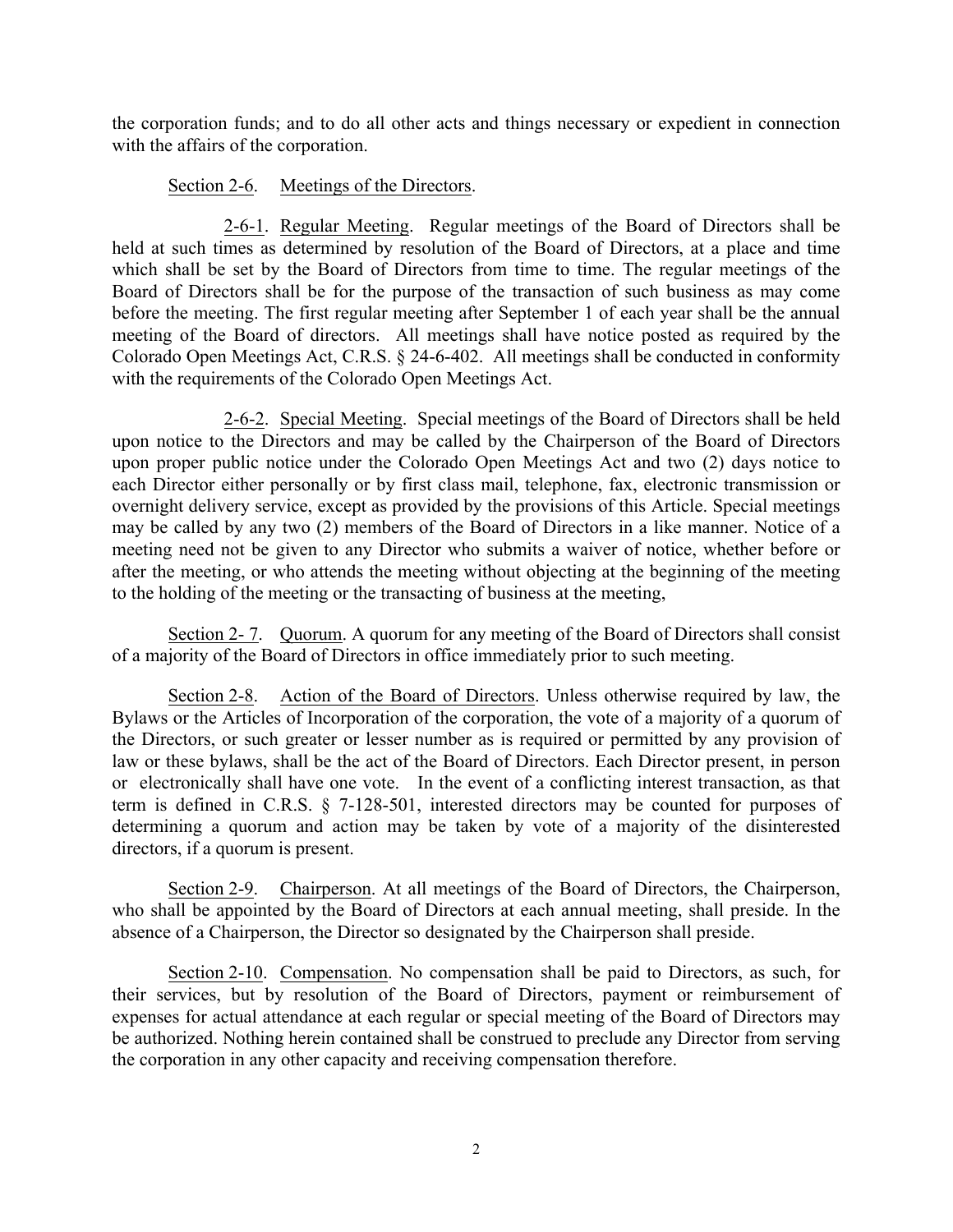Section 2-11. Presumption of Assent. A Director of the corporation who is present at a meeting of the Board of Directors at which action on any corporate matter is taken shall be presumed to have assented to the action taken unless (a) the Director objects at the beginning of such meeting to the holding of the meeting or the transacting of business at the meeting, (b) the Director contemporaneously requests that the Director's dissent from the action taken be entered in the minutes of such meeting, or (c) the Director files a written dissent by registered mail to the Secretary of the corporation immediately after the adjournment of the meeting. The right of a Director to dissent as to a specific action taken in a meeting of the Board of Directors or a committee of the Board of Directors pursuant to this Section is not available to a Director who votes in favor of such action.

Section 2-12. Telephonic Meetings. Unless otherwise provided in these Bylaws, the Board of Directors may permit any Director to participate in a regular or special meeting by, or conduct the meeting through the use of, any means of communication by which all directors participating may hear and communicate with each other during the meeting, and members of the the public may hear or observe the meeting, excepting only any properly called and conducted executive session, as permitted under the Colorado Open Meetings Act.. A director participating in a meeting by this means is deemed to be present in person at the meeting.

# ARTICLE THREE MEMBERS

There shall be no members of the corporation.

# ARTICLE FOUR **OFFICERS**

Section 4-1. Officers. The Board of Directors shall elect or appoint a Chairperson, a Vice-Chairperson, a Secretary, a Treasurer, and such other officers as the Board of Directors may determine who shall have such duties, powers and functions as hereinafter provided. All of such officers are collectively referred to hereinafter as the "Officers" and individually as an "Officer." Any two or more offices may be held by the same person.

## Section 4-2. Election. Term, Resignation, Removal, Vacancies, Salaries of Officers.

4.2.1. Election and Term. The Officers of the corporation shall be chosen annually by the Board of Directors at its first regular meeting in June, July or August, and each Officer shall hold office until such Officer's successor shall have been duly elected and qualified, or until such Officer's death, resignation or removal. Election or appointment as an Officer shall not of itself create contract rights.

4-2-2. Resignation and Removal. Any Officer may resign at any time by giving written notice to the Chairperson or the Secretary of the corporation. Unless otherwise specified in the notice, the resignation shall take effect upon the receipt thereof by the Chairperson or Secretary, and the acceptance of the resignation shall not be necessary to make it effective. Any Officer may be removed at any time, with or without cause, by action of the Board of Directors.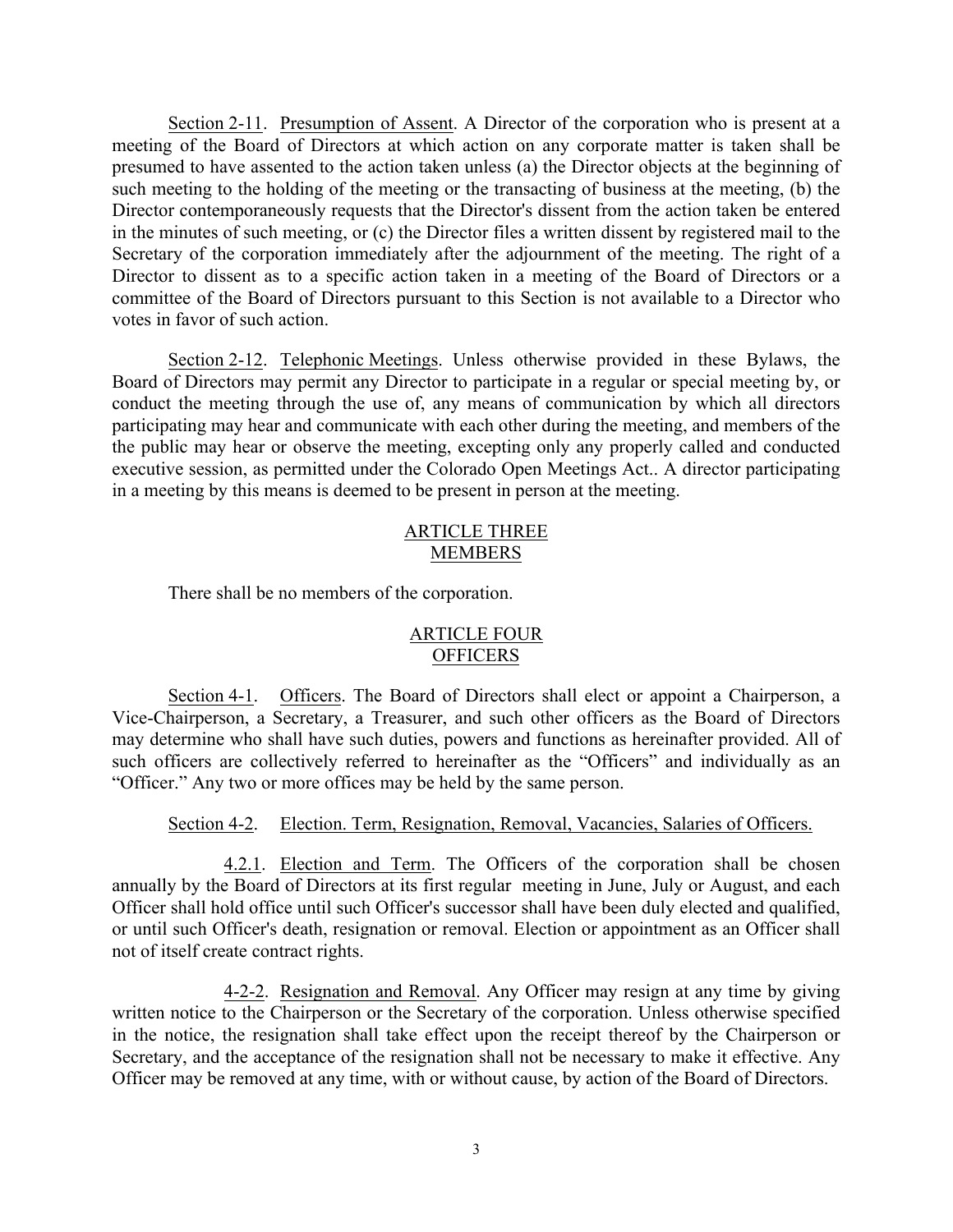4-2-3. Vacancies. In the event of the death, resignation or removal of an Officer, the Board of Directors in their discretion may elect or appoint a successor to fill the unexpired term.

4-2-4. Compensation. No compensation shall be paid to Officer, as such, for their services, but by resolution of the Board of Directors, payment or reimbursement of expenses for actual attendance at each regular or special meeting of the Board of Directors may be authorized. Nothing herein contained shall be construed to preclude any Officer from serving the corporation in any other capacity and receiving compensation therefore.

Section 4-3. The Chairperson. The Chairperson shall be appointed by the Board of Directors and shall have power to call and preside at all meetings of the Board of Directors, and to perform such other general duties as are customarily performed by the Chairperson of the Board of Directors of such organization, including being an ex-officio member of all committees. The Chairperson shall be the principal executive officer of the corporation and, subject to the Board of Directors, as appropriate, shall supervise and control all of the business and affairs of the corporation. The Chairperson may sign any deeds, mortgages, bonds, contracts, or other instruments which the Board of Directors has authorized to be executed, except in cases where the signing and execution thereof shall expressly be delegated by the Board of Directors or by these Bylaws to some other Officer or agent of the corporation, or shall be required by law to be otherwise signed or executed. In general, the Chairperson shall perform all duties incident to .the office and such other duties as may be prescribed by the Board of Directors from time to time.

Section 4-4. Vice-Chairperson. In the absence of the Chairperson or in the event of the Chairperson's death, inability or refusal to act, the Vice-Chairperson shall perform the duties of the Chairperson, and when so acting, shall have all the powers of and be subject to all the restrictions upon the Chairperson. The Vice-Chairperson shall perform such other duties as from time to time may be assigned to the Vice- Chairperson by the Chairperson or by the Board of Directors.

Section 4-5. Secretary. The Secretary shall: give notice of all meetings of members and Board of Directors when such notice is required; shall have custody of the minute books; shall attend all meetings of the Board of Directors and take and preserve proper minutes of all business transacted and of other matters which should be recorded; and send to the members of the Board of Directors minutes of the meetings of the Board of Directors. The Secretary shall attend all meetings of the Board of Directors and record all votes and minutes of all proceedings in a book or books to be kept for that purpose. The Secretary shall keep in safe custody the seal of the corporation and affix it to any instrument when authorized, and keep all the documents and records of the corporation as required by law or otherwise in a proper and safe manner. In general the Secretary shall perform all duties incident to the office of Secretary and such other duties as may be prescribed from time to time by the Chairperson.

Section 4-6. Treasurer. The Treasurer shall oversee the keeping of full and complete books and records of accounts, and report to the Board of Directors whenever requested to do so. The Board of Directors shall have the custody of the corporate funds and securities and the Treasurer shall oversee full and accurate accounts of receipts and disbursements in the corporate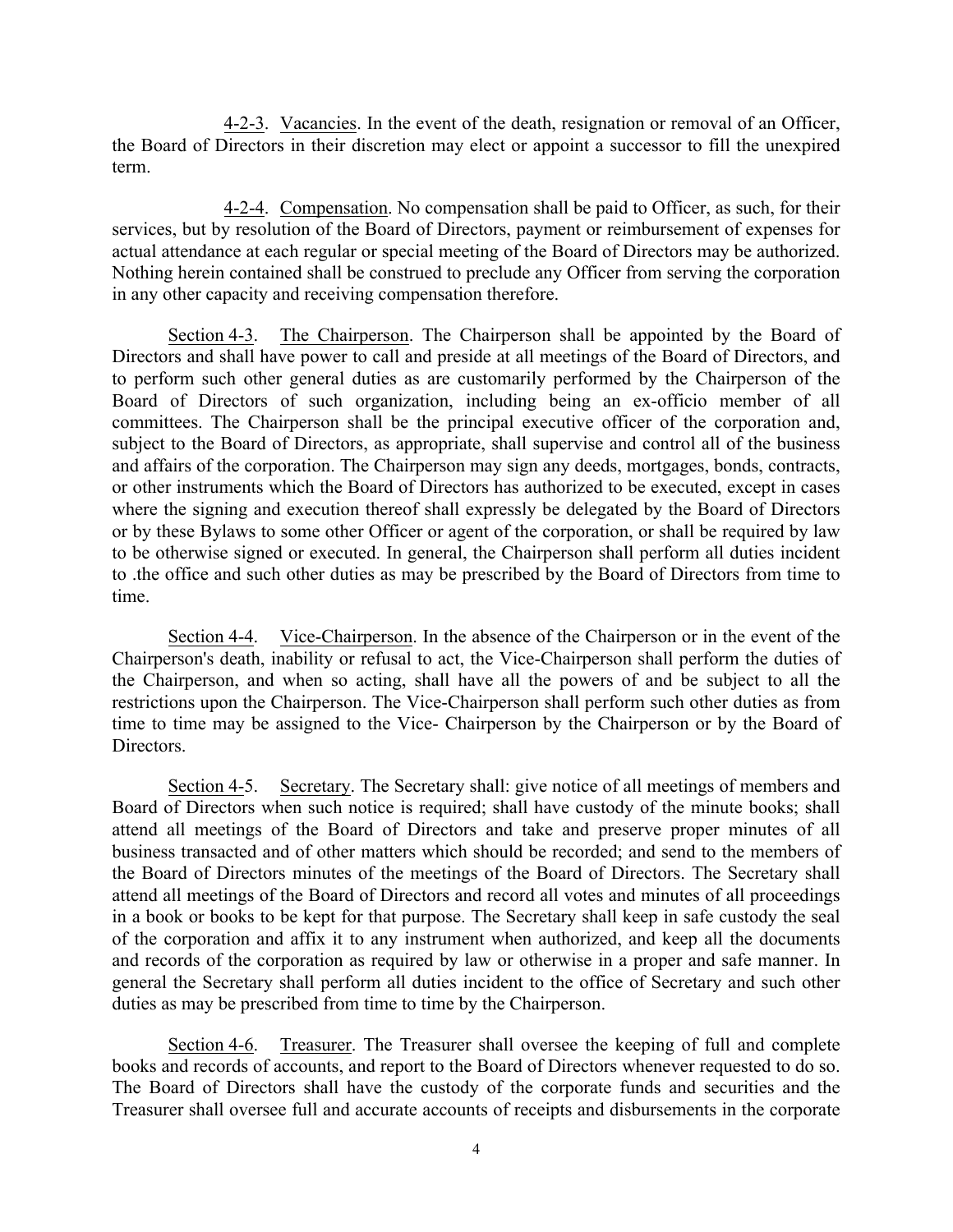books. The Treasurer shall cause. to be rendered to the Board of Directors at the regular meetings of the Board of Directors, or whenever they require it, an account of all transactions of the corporation and of the financial condition of the corporation. The Treasurer shall be furnished, at the Treasurer's request, with such reports, and statements as the Treasurer may require from the Officers and agents as to all financial transactions of the corporation. In general the Treasurer shall perform all duties as are given to the Treasurer by these Bylaws or as from time to time are assigned by the Board of Directors or Chairperson.

Section 4-7 Assistant Officers. The Board of Directors may elect (or delegate to the Chairperson the right to appoint) such other officers and agents as may be necessary or desirable for the business of the corporation. Such other Officers may include one or more assistant secretaries and treasurers who shall have the power and authority to act in place of the Officer to whom they are elected or appointed as an assistant in the event of the Officer's inability or unavailability to act in an official capacity.

Section 4-8. Sureties and Bonds. The Board of Directors may require any Officer or agent of the corporation to execute a bond in such sum and with such surety or sureties as the Board of Directors may direct. The bond shall be conditioned upon the Officer's or agent's faithful performance of such Officer's or agent's duties to the corporation, including vi responsibility for negligence .and for the accounting for all property, funds or securities of the corporation Which may come Into such Officer's or agent's hands.

#### ARTICLE FIVE COMMITTEES

The Board of Directors may establish one or more committees as the Board deems appropriate in carrying out the corporation's purposes. Such committees shall limit their activities to the accomplishment of the task for which they were appointed, and stand discharged when this task is completed or at any earlier time the Board directs the dissolution of the committee. Committees shall have no power to act except with the approval of the Board of Directors. No Committee may appoint or remove any officer or Director, amend the bylaws or articles, buy or sell property for or of the corporation, or incur any debt of the corporation.

## ARTICLE SIX CORPORATE FUNDS AND LOANS

Section 6-1. Bank Accounts. The Board of Directors from time to time may authorize the opening and maintenance of general and/or special bank accounts with such banks, trust companies or other depositories as may be selected by the Board, or by any Officer or Officers to whom such power may be delegated from time to time by the Board of Directors. The Board of Directors may make such rules and regulations with respect to such bank accounts, not inconsistent with these Bylaws, as the Board may deem expedient.

Section 6-2. Checks and Drafts. All checks, drafts or other orders for payment of money, notes, acceptances or other evidences of indebtedness issued in the name of the corporation shall be signed by such Officer or Officers of the corporation in such manner as shall be determined from time to time by resolution of the Board of Directors. Endorsements for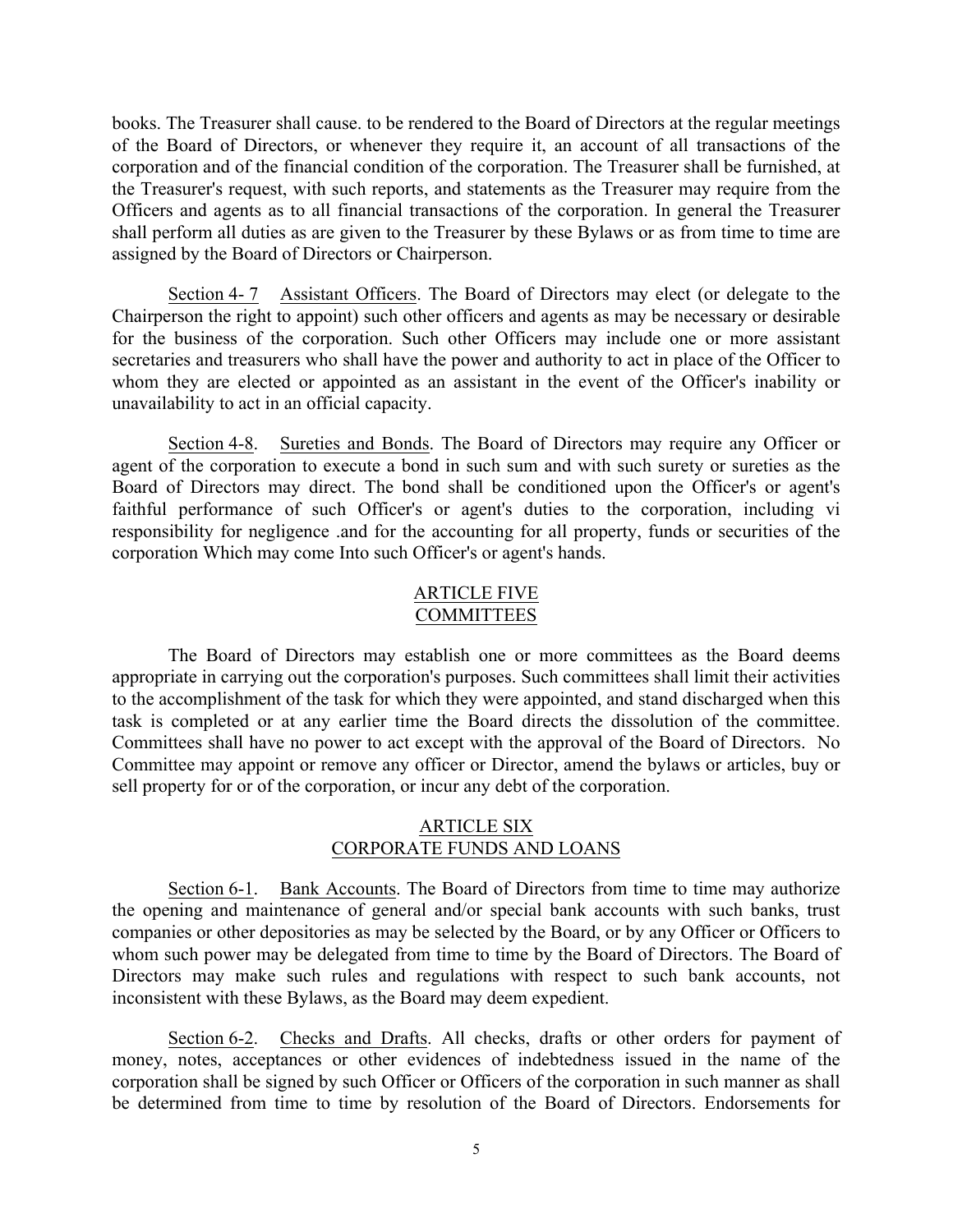deposit to the credit of the corporation in any of its duly authorized depositories may be made by the Chairperson, Vice Chairperson or the Treasurer or by any such other Officer or agent of the corporation to whom the Board of Directors shall have designated such power by resolution.

Section 6-3. Loans. No loans shall be contracted on behalf of the corporation and no evidence of indebtedness shall be issued in its name unless authorized by or under the authority of a resolution of the Board of Directors. Such authority may be general or confined to specific instances. No loans shall be made to any Officer or Director of the corporation.

Section 6-4. Sales of Securities. The Board of Directors many authorize and empower any Officer or Officers to sell, assign, pledge or hypothecate any and all shares of stock, bonds, or securities, or interest on stocks, bonds or securities owned or held by the corporation at any time including without limitation because of enumeration, deposit certificates for stock and warrants or rights which entitle the holder thereof to subscribe for shares of stock, and to make and execute to the purchaser or purchasers, pledgee or pledgees, on behalf of and in the name of the corporation, and any deposit certificates for stock, and any certificates representing any rights to subscribe to shares of stock. However, the corporation shall hot offer or sell any of its securities in violation of any State or Federal securities law registration or other requirement.

## ARTICLE SEVEN NO CORPORATE SEAL

The corporation shall have no seal and signatures of those natural persons authorized to sign for the corporation shall suffice as evidence of its asset to any instrument.

# ARTICLE EIGHT EXECUTION OF INSTRUMENTS

Except as otherwise provided in these Bylaws, the Board of Directors may authorize any Officer or Officers, agent or agents, to enter into any contract or execute and deliver any instrument in the name of and on behalf of the corporation, and such authorization may be general or confined to specific instances. Except as so authorized, or as expressly provided in these Bylaws, no Officer, agent or employee shall have any power or authority to bind the corporation by any contract or engagement or to pledge its credit or to render it liable for any purpose in any amount.

# ARTICLE NINE ARTICLES OF INCORPORATION

Reference to the Articles of Incorporation in these Bylaws shall include all amendments thereto or changes thereof unless specifically excepted. In the case of any conflict between the Articles of Incorporation and these Bylaws, the Articles of Incorporation shall control.

## ARTICLE TEN FISCAL YEAR

The fiscal year of the corporation shall be designated by the Board of Directors.